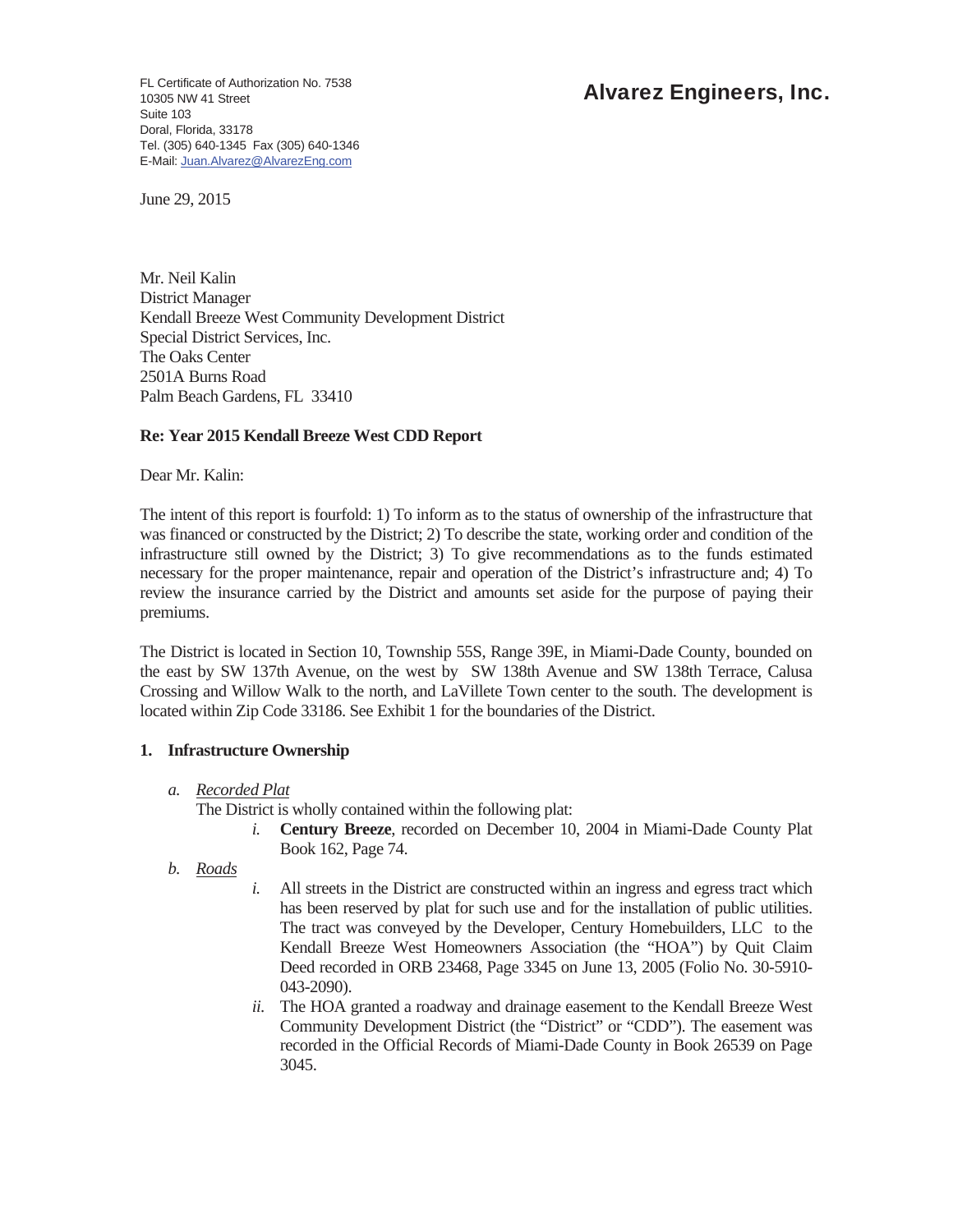- *iii.* The District owns the road improvements described in the Engineer's Report of October 20, 2004. The road improvements were completed in substantial conformance with the proposed Development plans.
- *c. Stormwater Management System* 
	- *i.* The stormwater management system for the project consists of inlets, manholes, storm pipes and exfiltration trenches that serve to drain the streets and adjacent land. As indicated above, the roadway tract has been conveyed to the HOA and the HOA has granted a drainage easement to the District. The District owns the stormwater management and drainage system described in the Engineer's Report of October 20, 2004. The stormwater management and drainage system was completed in substantial conformance with the approved Development plans.

### *d. Preservation Area*

- *i.* The District acquired ownership of the Preservation Area, Tract "B", from the Developer; via Quit-Claim Deed dated October 10, 2009 and recorded in ORB 27089 on Page 1736. (Folio No. 30-5910-043-2110).
- *e. Water Distribution and Sanitary Sewer Systems* 
	- *i.* The water and sanitary sewer systems were conveyed to Miami-Dade County for ownership and maintenance, under WASD Agreement No. 18273.

## **2. State, Working Order and Condition of the Infrastructure**

- a. *Roads*
- *i.* The roads are in good working order and condition.



- *b. Stormwater Management System* 
	- *i.* The system is in good physical state, working order and condition but in need of maintenance. . It is recommended that the District budget for and begin a four year program for cleaning 25% of the inlets and pipes each year, as to complete an entire cycle at the fourth year. Prior to cleaning operations, it is recommended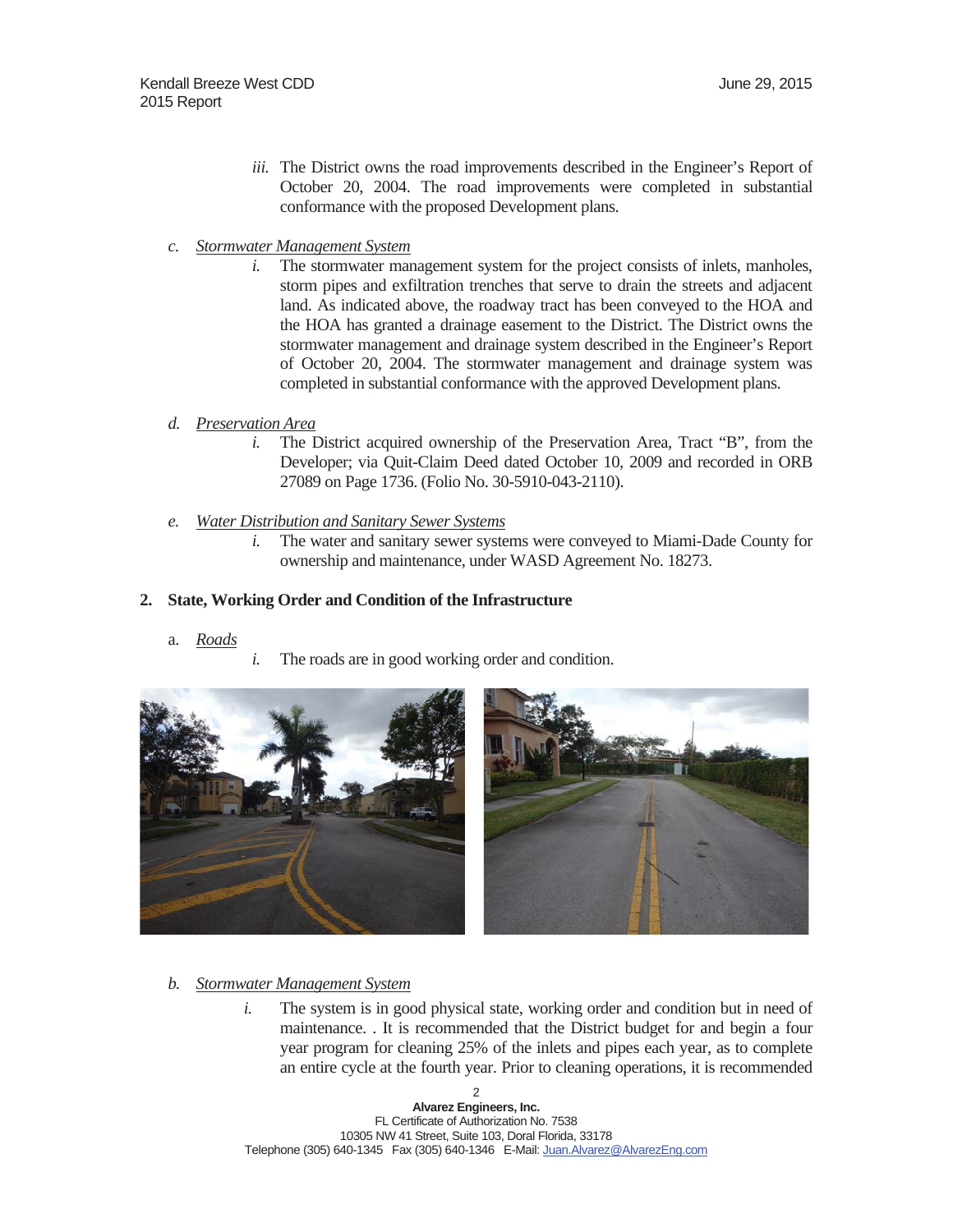that the baffles within the drainage structures be inspected and replaced during cleaning operations if necessary. The pictures below illustrate the drainage system at the surface and inside a typical drainage structure.



- *c. Water Distribution and Sanitary Sewer Systems* 
	- *i.* The systems appear to be in good working order. Some bollards at the hydrants were seen out of plumb due to having been hit by cars. The Miami-Dade County Water and Sewer Department (WASD) should be notified for repairs. These issues may be reported to WASD at either of the following numbers: 305-274- 9272 (Emergencies) or 305-665-7477 (Costumer Service).



- **3. Estimated Maintenance Costs for District Owned Infrastructure** 
	- *a. Roads*
- *i.* Funds will be needed to mill and resurface the CDD roadway pavement in 15 to 20 years. The District Board of Supervisors may decide how to provide for these funds, whether by an annual assessment or at some time in the future. The estimated present costs for milling 1" of asphalt is \$3.00/SY and for placing 1" of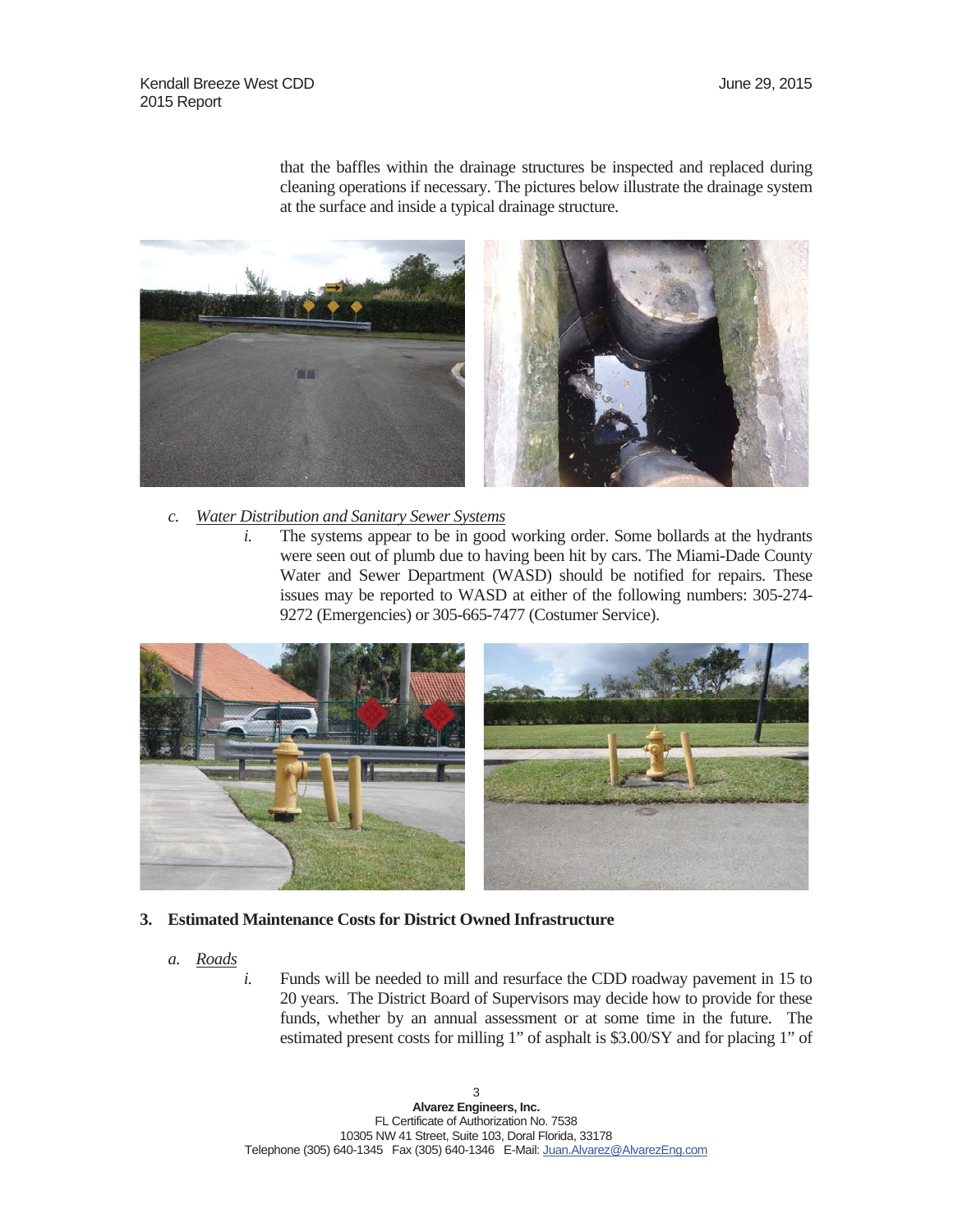asphalt is \$6.50/SY. Therefore, the present costs for milling and resurfacing the roads is estimated to be as follows:

| 1. Milling $1$ ": | $22,000$ SY x \$3.00/SY =                    | \$66,000  |
|-------------------|----------------------------------------------|-----------|
|                   | 2. Resurfacing 1": $22,000$ SY x \$6.50/SY = | \$143,000 |
| 3. Total          |                                              | \$209,000 |

An allocation of \$250/yr is recommended for occasional maintenance of signs, both to replace panels and restore sign posts.

### *b. Stormwater Management System*

- *i.* It is recommended that the District budget for and begin a four year program for cleaning 25% of the inlets and pipes each year, as to complete an entire cycle at the fourth year. Prior to cleaning operations, it is recommended that the baffles within the drainage structures be inspected and replaced during cleaning operations if necessary.
- *c. Preservation Area* 
	- *i.* No costs were estimated for maintenance of the preservation area because it is assumed that the Homeowners Association maintains the area.
- *d. Water Distribution and Sanitary Sewer Systems* 
	- *i.* No costs were estimated since the systems are maintained by Miami-Dade County. For informational purposes, future issues may be reported to WASD at either of the following numbers: 305-274-9272 (Emergencies) or 305-665-7477 (Costumer Service).
- *e. Current Funds Budgeted by the CDD* 
	- *i.* The District currently carries in its Fiscal Year 2014/2015 budget, \$26,100 for maintenance and operations expenditures which includes \$8,600 for engineering inspections and maintenance contingencies, and \$17,500 for special projects and improvements fund.

## **4. Insurance**

Alvarez Engineers has reviewed the District's general liability, employment practices liability and public officials liability insurance policy provided by Florida Insurance Alliance under Agreement No. 100114042 for the period between October 1, 2014 and October 1, 2015. The District has budgeted \$5,800, which are sufficient funds to cover the \$5,408 insurance premium.

This report was prepared to the best of my knowledge and belief and is based on field observations conducted by Alvarez Engineers personnel, the District Engineer's Report and public documents available.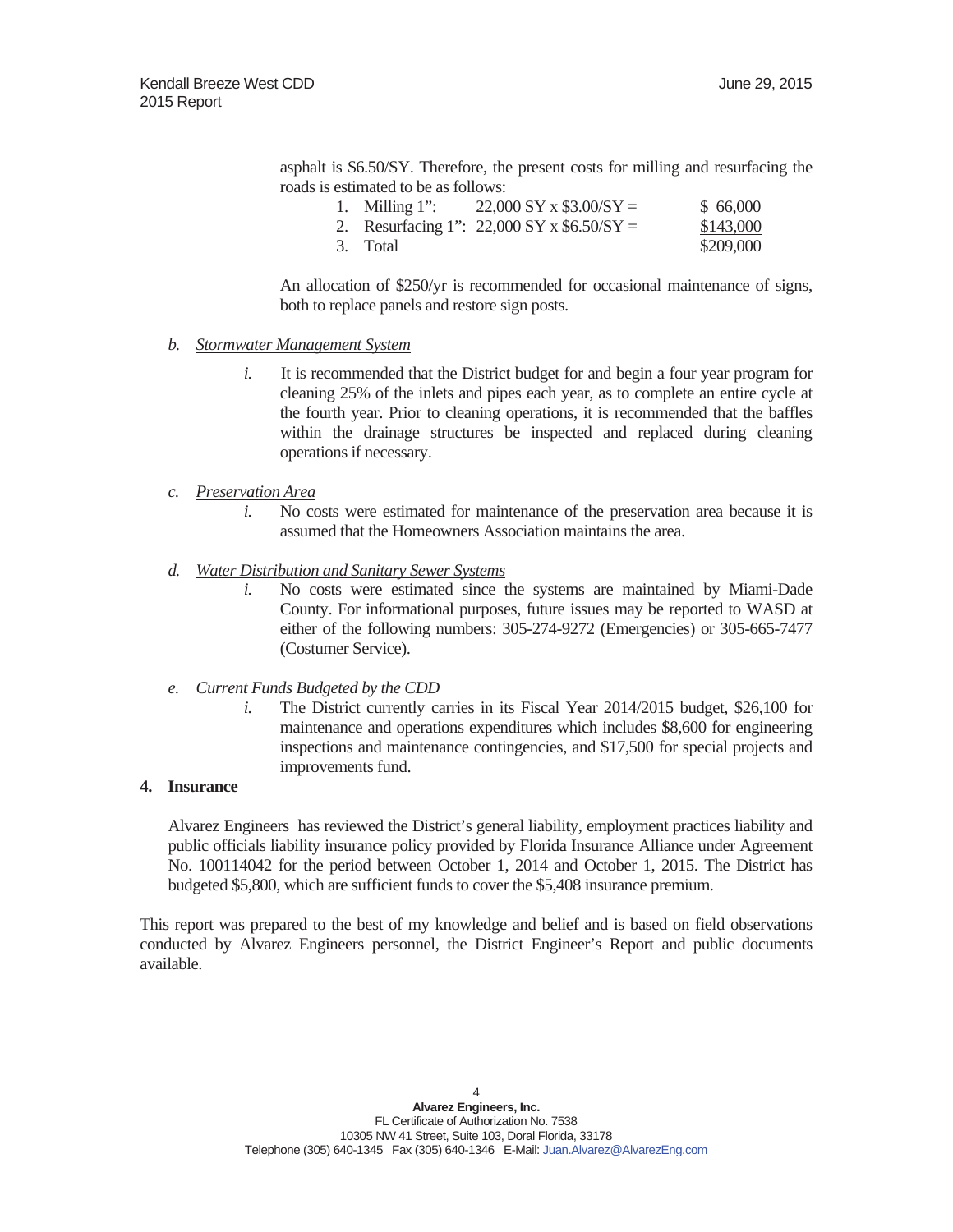Kendall Breeze West CDD **Van Englisher COV** June 29, 2015 2015 Report

If you have any questions please do not hesitate to contact me at  $305-640-1345$  or at Juan. Alvarez@Alvarezeng.com

Sincerely **Alvarez Engineers, Inc.** 

Juan R. Alvarez, PE **District Engineer** Florida Engineer License No. 38522 385 Date: June 29, 2015